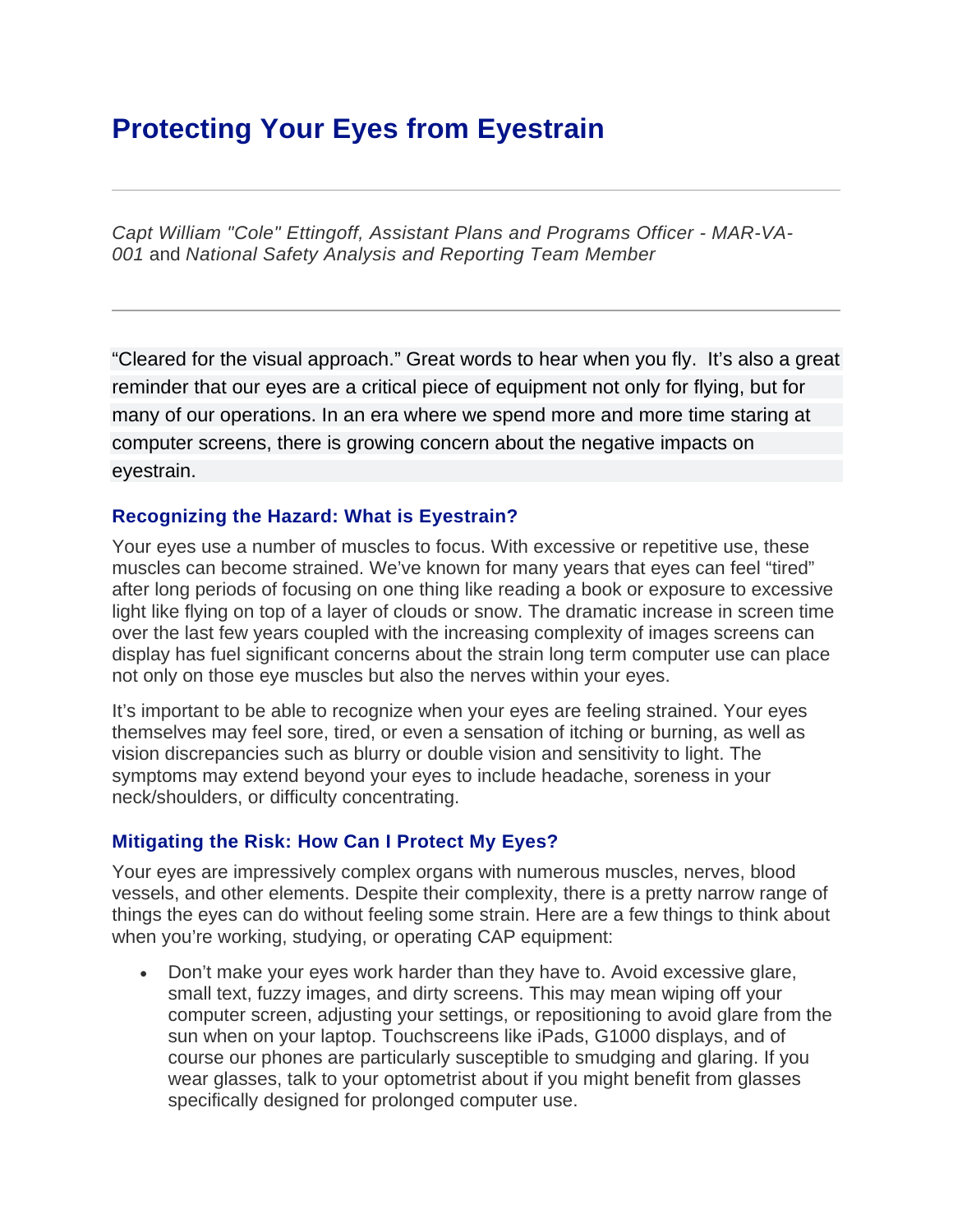• Consider turning down the brightness, particularly at night or in the dark. Night operations benefit from red light not only because it helps preserve your night vision, but also lessens avoids the sharp contrast on your eyes making it easier for them to stay active longer.

Note: there is a lot of conversation about "blue light" from computer screens. You can encounter blue light in a lot of places including sunlight and most TV screens. While research has shown that blue light, which is at the high energy end of the visible light spectrum, can have negative impacts with prolonged exposure, there is limited research to validate the claims of commercial blue light glasses or blue light blockers. While more research is coming, be cautious of any product that promises to protect your eyes and continue to think about other ways to protect your vision.



#### Light, the visible spectrum

© Encyclopædia Britannica, Inc.

- Take breaks. Your eye muscles get tired and need breaks just like your other muscles. In an era where many of us are spending hours on end looking at computer screens, recognize that even short visual breaks can help protect your eyes. One rule of thumb is the "20-20-20 rule" where every twenty minutes you look at something at least 20 feet away for at least 20 seconds. That change in focus gives our eyes a chance to relieve the strain of maintaining focus. If you feel your eyes getting tired, try to take a break earlier. If your hosting an online meeting, consider setting aside time for a short break or even just a friendly reminder to look away from the screen every now and then.
- Position yourself for success. Being deliberate about your body position and your relationship to your computer and other equipment can not only help limit eye strain but lessen your risk for carpel tunnel and neck/back pain. There is a lot that can be said about positioning but the basic idea is a comfortable chair with your feet flat on the ground or supported, wrists and arms supported, with a screen centered slightly below eye level at a distance of about two feet.

<sup>\*</sup> In terahertz (THz); 1 THz =  $1 \times 10^{12}$  cycles per second. \*\* In nanometres (nm);  $1nm = 1 \times 10^{-9}$  metre. \*\*\* In electron volts (eV).